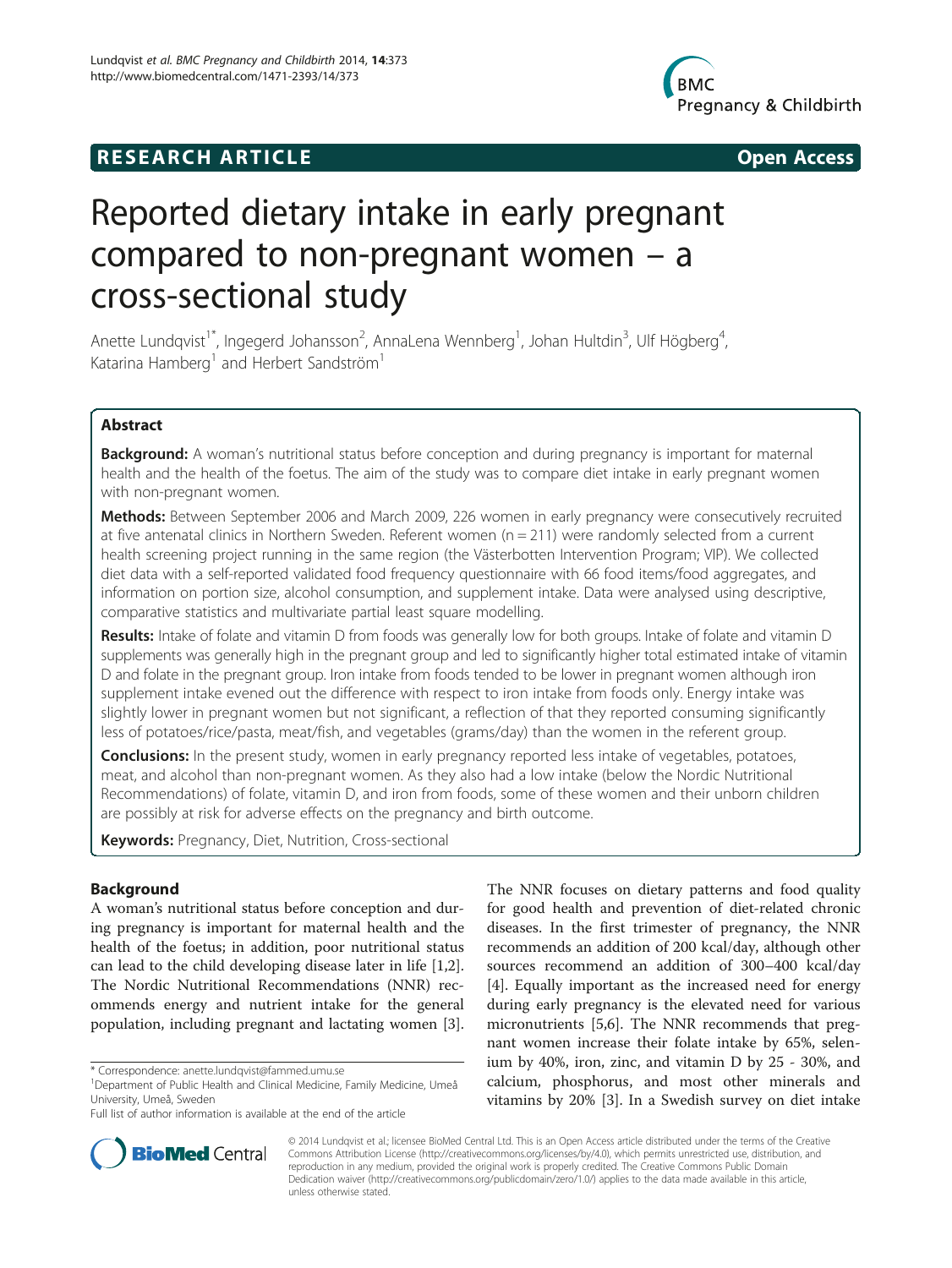conducted in 2010 to 2011, childbearing-aged women had lower than recommended intake of fruit, berries, vegetables, and whole grain products, but a higher than recommended intake of fatty foods and sugar and lower than recommended intake of folate, vitamin D, and iron [[7\]](#page-9-0). This picture indicates a potential risk if the woman becomes pregnant. Similar studies focusing on early pregnant Caucasian women in Great Britain have shown inadequate intakes of vitamin C, folate, calcium, and iron [\[8-10](#page-9-0)]. Women with unplanned pregnancies, young mothers, and those with low socioeconomic status were particularly prone to low intake levels [[9\]](#page-9-0). These findings are especially concerning as low folate intake can increase the risk of neural tube defects. Low folate levels are also suggested to be associated with other birth defects, such as cleft lip and palate, heart defects, and autism [[11,12](#page-9-0)], and low levels of vitamin D are associated with various adverse pregnancy and birth outcomes [[13,14\]](#page-9-0). Thus, the low intake of folate, vitamin D, and iron found in Swedish women who are of childbearing age is of special concern, as women do not seem to improve the quality of their overall diet during pregnancy [[7,15](#page-9-0)]. In addition, maternal obesity has increased in recent decades in Western countries, a condition that increases the risk of several complications for both the mother and infant [\[16,17\]](#page-9-0). Thus, a woman's lifestyle in the early phase of pregnancy, including her dietary habits, should be part of the antenatal care counselling by health professionals. Knowledge on the dietary habits of women in early pregnancy should underpin such counselling in the first phases of antenatal care to prevent adverse effects later in pregnancy.

The aim of the present cross-sectional population-based study was to compare dietary patterns of early pregnant women with non-pregnant women in the county of Västerbotten, Northern Sweden.

## Methods

## Pregnant group

The present study is a cross-sectional survey of 226 women in early pregnancy recruited from five antenatal clinics in primary care in Umeå, Sweden. Participants, who were consecutively recruited between September 2006 and March 2009, were part of a longitudinal study (PregNut) where dietary intake, height, and weight were measured and blood sampled during pregnancy and postpartum. One hundred and forty-three of the women were nullipara, 83 multipara, 222 had a singleton pregnancy, and four had a twin pregnancy. All these women but ten were born in Sweden, 223 were married or cohabiting, and three were single. All women attending the antenatal clinics were invited by midwives, and women who expressed an interest in participating were given verbal and written information. Signed consent

was obtained during the first visit to the antenatal welfare program. Three exclusion criteria were used: major medical conditions, unable to attend the ordinary antenatal welfare program, and insufficient competence in the Swedish language.

## Dietary measures

The pregnant women were asked to answer a 66-item food frequency questionnaire (FFQ). The FFQ is a shortened version of the original Northern Sweden FFQ, but the questions used were the same as the original version. Both the original and shortened versions were designed to be semi-quantitative and optically readable for data input. The Northern Sweden FFQ is used by the Västerbotten Intervention Programme (VIP) [[18\]](#page-9-0), the European Prospective Investigation into Cancer and Nutrition (EPIC) [[19\]](#page-9-0), and the Northern Sweden WHO Multinational Monitoring of Trends and Determinants in Cardiovascular Disease (MONICA) [\[20](#page-9-0)]. The original Northern Sweden FFQ has been validated against ten repeated 24 h dietary recalls and selected plasma or erythrocyte biomarkers with regard to intake of food, energy, and macronutrients, vitamins, minerals, and fatty acids [[18,21,22](#page-9-0)]. The correlation coefficients for the two recording methods were typically between 0.45 and 0.61, and the median correlation coefficient for all nutrients was 0.50. Consumption frequencies were reported on a nine-level scale, from 0 (never) to 8 (4 times/day or more). The shortened version included eight questions on the frequency of consumption of various types of fats used for spreading on bread or cooking, nine on milk and other dairy products, seven on bread and cereals, six on fruit, greens and root vegetables, and six on soft drinks and sugar-containing snacks. Five questions on spirits, wine and beer consumption were included in a list of beverages. Twenty of the remaining 25 questions recorded, intake of potato, rice, pasta, meat and fish, and five were on varied items, such as salty snacks, coffee, tea and water. The participants indicated their average portion of  $(i)$  potato/pasta/rice,  $(ii)$  vegetables, and  $(iii)$ meat/fish using four colour photographs illustrating four plates with increasing portion sizes of potatoes, vegetables, and meat. For other food items, either gender and age portion sizes or standard portion sizes were used as described previously [[17](#page-9-0)]. The reported consumption frequencies were converted to number of intakes per day. The content of energy and nutrients was calculated by multiplying daily intake frequency by the portion content according to the latest available update for the specific nutrient in the database provided by the National Food Administration (Uppsala, Sweden) [\[23](#page-9-0)]. In general the shorter version yields lower total energy intake reports but rank subjects in the same order [[21](#page-9-0)].

Five pregnant women did not answer the FFQ and 12 more had either (i) left  $\geq$ 10% food questions unanswered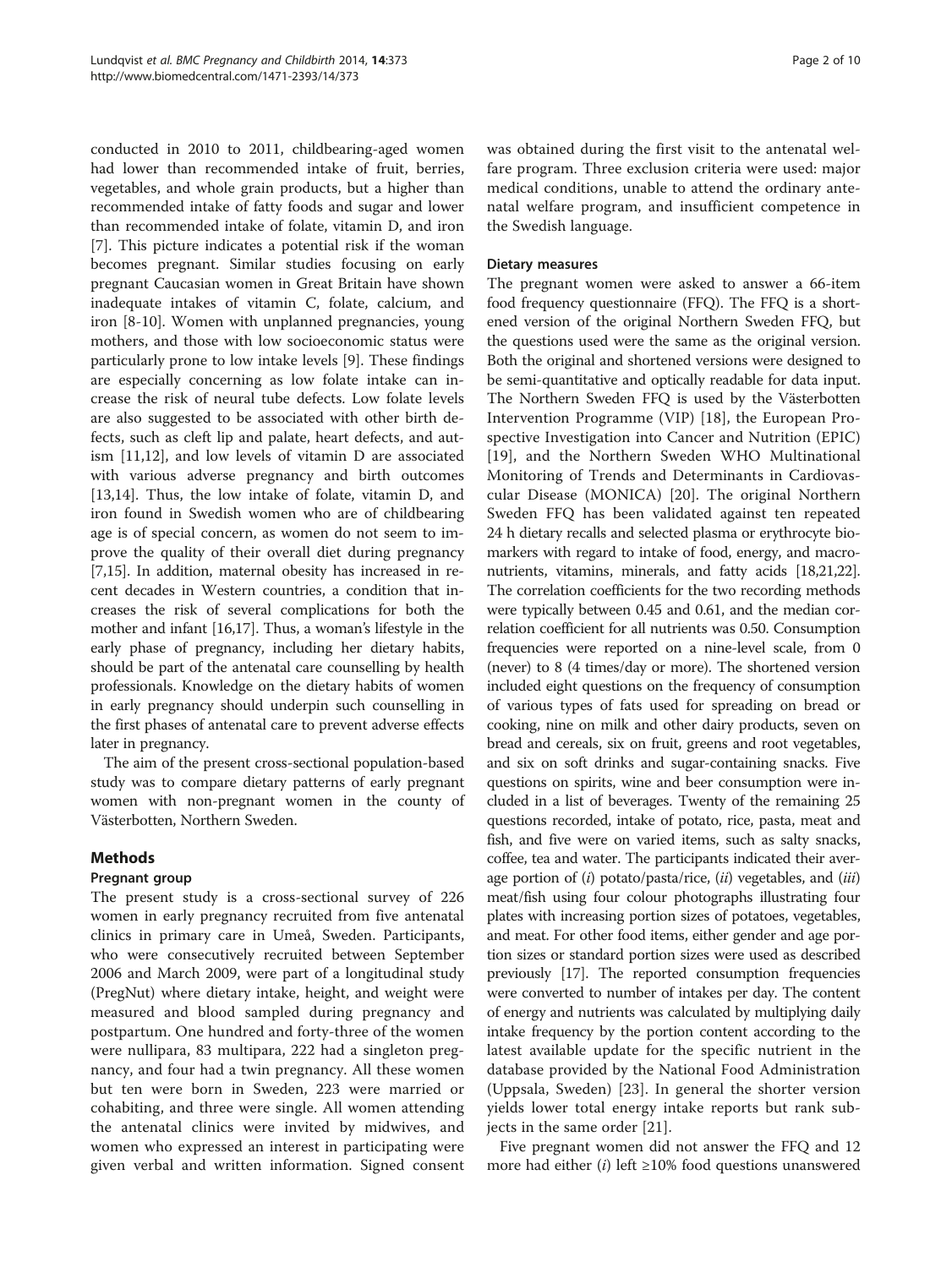or  $(ii)$  lacked at least one portion size indication or  $(iii)$ had an estimated food intake level (FIL, reported energy intake/basal metabolic rate) corresponding to the lowest 5% and highest 2.5% as described earlier [[24](#page-9-0)]. These women were excluded, leaving 209 pregnant women for diet intake evaluation. For these women, mean (99% CI) number of days of pregnancy at time of examination was 85 days (82–87 days).

## Other measures

The participants also completed a questionnaire, which in addition to diet intake, covered socioeconomic and psychosocial conditions, marital status, level of education, self-rated health, personal health history, family history, and quality of life [\[25\]](#page-9-0). The questionnaire also covered social network and support, working conditions, physical activity, alcohol consumption, tobacco use, and dietary supplement use. For supplements, intake of multimineral, multivitamin, and iron supplement was reported as "Yes" or "No" for intake during the previous two weeks. In addition, body weight (light clothing) and height (no shoes) were measured.

## Referent group

A group of referent women was nested in the current Västerbotten Intervention Program (VIP) [[18\]](#page-9-0). VIP invites all 40-, 50-, and 60-year-old inhabitants in Västerbotten County to a health screening. In some communities, 30-year olds are also invited. The Northern Sweden Diet Database (NSDD) compiles diet data for the VIP, producing approximately 140 000 observations [[26\]](#page-9-0). All 30 year-old women from the larger Umeå area, who had participated in VIP during the same recruitment period as the pregnant women in this study, were included as referents ( $n = 108$ ). Of these, five women who did not fulfil the FFQ quality criteria described above were excluded. An equally sized group of 40-year-old women  $(n = 103)$  in the NSDD with FFQs fulfilling the quality criteria – being from the Umeå area and attending VIP in the same period as the pregnant women in this study – was randomly selected as referents for 40-year-old pregnant women. The referent women also had their height and weight measured during their VIP and completed the same questionnaire as the pregnant women. Thus, information for the referents and pregnant women was obtained using an identical questionnaire and virtually identical routines. The only difference was that the referent women completed the FFQ from the perspective of intake the previous year but not just the previous two weeks.

## Data handling and statistical analysis

As a basis for data analysis in the present project, the distribution of reported energy and nutrient intake was evaluated among all 30- and 40-year-old women in NSDD with a diet recording fulfilling FFQ quality criteria and with a screening date within the same period as recruitment of the pregnant women in this study  $(n = 26 394)$ . The distribution was found to be acceptably normal for all diet variables, except alcohol. Thus, for descriptions, means with 95% confidence interval (CI) are presented for dietary variables, except alcohol intake where median with max-min values are presented. Intake of total fats, carbohydrates, proteins, and alcohol are presented as the proportion energy they provide in per cent of the total reported energy intake (E%). To compensate for the systematic underreporting by the shortened FFQ, reported intakes were extrapolated to an energy level corresponding to the 25% reduction of the original FFQ.

Differences between groups were tested with Student's t-test for normally distributed variables after appropriate adjustments. Mann–Whitney  $U$  test was used to test the difference in alcohol intake. In addition to testing for differences in estimated amounts eaten per day, differences in residuals from regressions of the respective nutrient on energy intake was assessed for vitamins and minerals as described by Willet [\[27](#page-9-0)]. All residuals were normally distributed. The use of residuals was done to circumvent potential errors from underreporting or overreporting. In the present population, underreporting has been found common due to the instrument, high BMI, low education, and smoking [[28](#page-9-0)]. Accordingly, for ten-year age groups, means of nutrient intakes were calculated by standardizing for BMI groups, education level, and smoking. When comparing all pregnant and referent women, age group was also included as a covariate.

Participants were classified as normal weight (BMI <25), overweight (BMI ≥25 - <30), or obese (BMI ≥30). No pregnant or referent women had a BMI <18. Use of tobacco (smoking or Swedish snus (snuff )) and alcohol was dichotomized into present-use or no-use. Education was dichotomized into having a university education or not. Physical activity was dichotomized as having a low physical activity at work, leisure-time, both or neither. Differences in the distributions of these variables and proportions of obese, overweight, and normal-weight subjects among pregnant versus referent women were tested with a Chi-square test, unless the number in a cell was five or lower, in which case Fisher's exact test was used.

Use of a supplement was dichotomized into taking a supplement the previous two weeks or not. Vitamin and mineral supplementation was estimated by using the most frequent content in over-the-counter preparations aimed for women. Thus, the following additions were made: calcium, 200 mg; iron, 18 mg; vitamin D, 7.5 μg; vitamin B12, 2.5 μg; and folate, 200 μg. The latter was adjusted for increased bioavailability from folic acid by the factor 1.7 [\[29](#page-9-0)]. P-values <0.01 were considered statistically significant. IBM SPSS Statistics version 20 was used for these data analyses.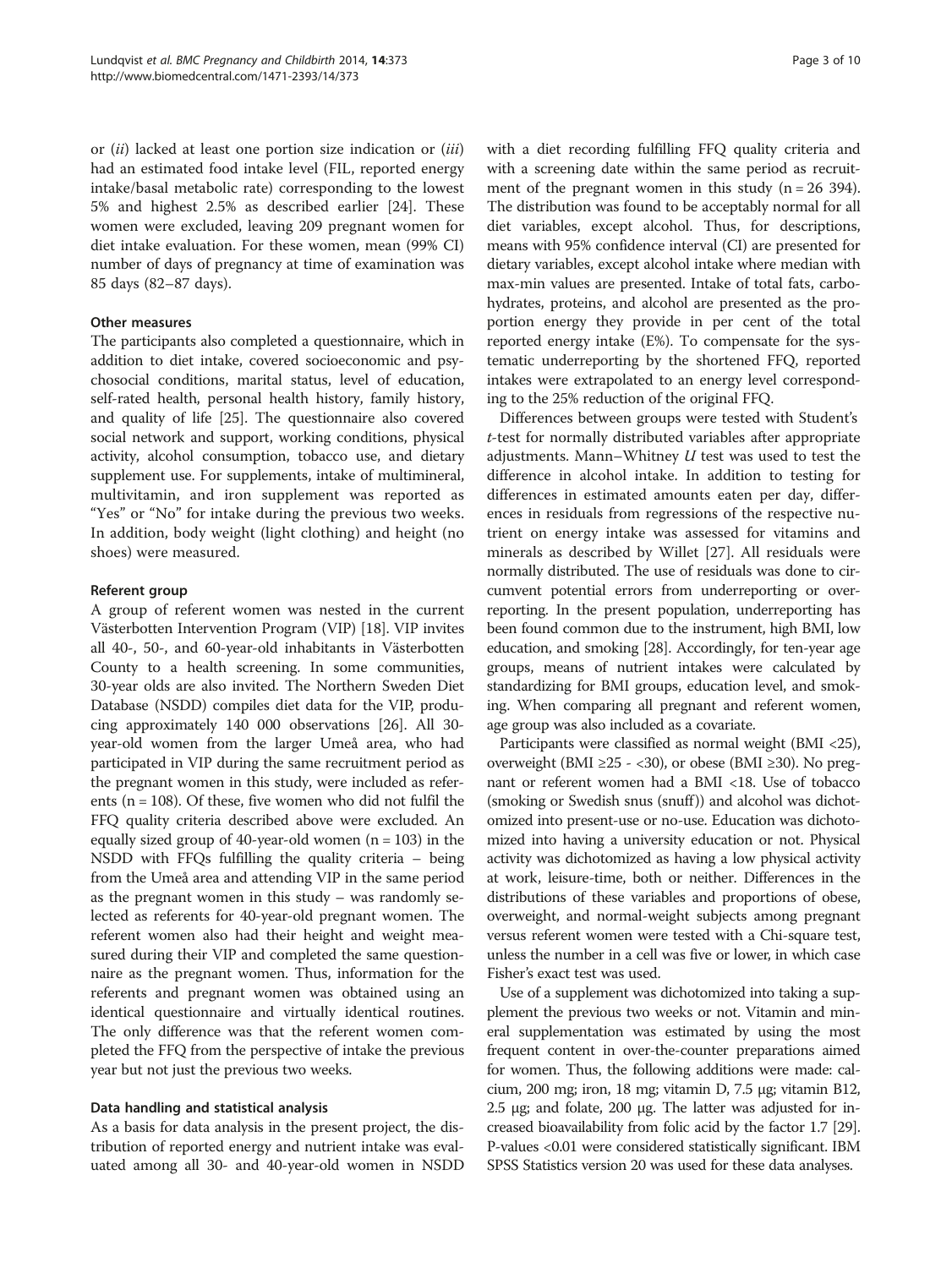Multivariate partial least square modelling (PLS) was performed to search for clustering among the women and to identify variables associated with being early pregnant or a referent woman. The software SIMCA P+, version 12.0 (Umetrics AB, Umeå, Sweden) was used. The independent (X) block included the 66 foods/aggregates in the FFQ, estimated nutrients, supplement use, and tobacco use. Variables were autoscaled to unit variance, and cross-validated prediction of Y was calculated. Clustering of participants was displayed in a score loading plot with the two strongest components  $(t[1]$  and  $t[2]$  on the xand y-axis [\[30,31\]](#page-9-0). For the theoretical concept behind PLS modelling we refer to the review paper by Haenlein and Kaplan [\[32](#page-9-0)].

## Ethical approval

The study was approved by the Regional Ethical Review Board at Umeå University Sweden (Dnr 04-171 M). The clinics involved are all part of Västerbotten County Council and under the evaluation by Regional Ethical Review Board at Umeå University. Thus, the given ethical approval from the Regional Ethical Review Board at Umeå University Sweden includes all health centers.

## Results

Characteristic of the early pregnant women and comparisons with the referent women are presented in Table 1. Compared to the referent group, a larger proportion of the pregnant women had university education, a lower proportion smoked or used snuff, and a higher proportion abstained from alcohol, and consumed amounts of alcohol per day was significantly lower. All other evaluated aspects were similar in the pregnant and referent group. Comparisons between ten-year age groups revealed no major difference for the pregnant women but did so for some variables in the referent group (Table 1).

Intakes of energy and energy-providing components (carbohydrates, fats, proteins, and alcohol) and some selected nutrients for the early pregnant and referent women are shown in Table [2.](#page-4-0) Overall, the estimated intake of macro- and micronutrients was similar for pregnant women under 35 and those aged 35 years and over (Table [2](#page-4-0)). When both age groups were evaluated together, early pregnant women reported slightly lower, although not statistically significant ( $p > 0.01$ ), intake of energy than referent women. After adjustment for the anticipated underreporting due to the 25% reduction of the FFQ compared to the original FFQ, the estimated mean energy

|  | Table 1 Characteristics in early pregnant women and a population based referent group |  |  |  |  |  |
|--|---------------------------------------------------------------------------------------|--|--|--|--|--|
|--|---------------------------------------------------------------------------------------|--|--|--|--|--|

|                                                            | Pregnant women     |                  |                          | <b>Referent women</b> | Pregnant               |         |                      |  |
|------------------------------------------------------------|--------------------|------------------|--------------------------|-----------------------|------------------------|---------|----------------------|--|
|                                                            | <35 years          | $\geq$ 35 years  |                          | <35 years             | $\geq$ 35 years        |         | vs referent<br>women |  |
|                                                            | $(n = 176)$        | $(n = 33)$       | p-value                  | $(n = 103)$           | $(n = 103)$            | p-value | p-value              |  |
| Age (mean (95% CI)) <sup>1</sup>                           | 29.2 (28.7 - 29.7) | 37.0 (36.4-37.6) | $\overline{\phantom{a}}$ | 30.1 (30.0-30.2)      | $40.0$ $(40.0 - 40.0)$ | $\sim$  | < 0.001 <sup>4</sup> |  |
| Married or cohabitant $(\%)^2$                             | 94.5               | 100              | 0.359                    | 90.3                  | 75.5                   | 0.001   | 0.302                |  |
| Education (% with university) <sup>2</sup>                 | 59.5               | 77.4             | 0.059                    | 35.9                  | 60.8                   | < 0.001 | < 0.001              |  |
| BMI (mean (95% CI)) <sup>1</sup>                           | 24.1 (23.3-24.8)   | 25.0 (23.3-26.8) | 0.330                    | 25.9 (24.8-26.9)      | 24.5 (23.4-25.6)       | 0.085   | 0.179                |  |
| Normal weight BMI < 24.9 $(\%)^2$                          | 71.4               | 61.3             | 0.354                    | 54.4                  | 68.9                   | 0.099   | 0.096                |  |
| Overweight BMI ≥25.0-29.9 (%)                              | 20.5               | 32.3             |                          | 29.1                  | 19.4                   |         |                      |  |
| Obese BMI ≥ 30.0 (%)                                       | 8.1                | 6.5              |                          | 16.5                  | 11.7                   |         |                      |  |
| Smoking (% smoker) $2$                                     | 0.0                | 3.2              | 0.160                    | 6.8                   | 5.8                    | 0.774   | 0.017                |  |
| Snuff use $%$ user) <sup>2</sup>                           | 1.2                | 0.0              | 1.000                    | 17.5                  | 7.8                    | 0.036   | < 0.001              |  |
| Alcohol g/day (median<br>$(min - max))^3$                  | $0.11(0 - 15.0)$   | $1.8$ (0-13.7)   | 0.028                    | $1.8(0-21.2)$         | $2.5(0-19.4)$          | < 0.001 | < 0.001              |  |
| Alcohol No $(%)^2$                                         | 38.6               | 21.2             | 0.041                    | 12.6                  | 4.9                    | 0.040   | < 0.001              |  |
| Low physical activity at<br>work $(\%)^2$                  | 27.3               | 45.5             | 0.037                    | 25.2                  | 34.0                   | 0.170   | 0.330                |  |
| Low physical activity at leisure<br>activity $(%)^2$       | 57.1               | 60.0             | 0.771                    | 56.3                  | 38.9                   | 0.012   | 0.237                |  |
| Low physical activity at work<br>and leisure time $(\%)^2$ | 15.9               | 27.3             | 0.117                    | 21.4                  | 15.5                   | 0.281   | 0.868                |  |

<sup>1</sup>Differences between means were tested with two-sided Student's t-test. Means for BMI in age groups were adjusted for education level using a generalized linear model. For comparisons between all pregnant and referent women mean values were adjusted for education and age group using a generalized linear model. <sup>2</sup> Differences in sampling distribution were tested with Pearson's Chi-square test or Fischer's exact test if five or fewer observations in a cell; For BMI groups (normal weight, overweight, obesity) differences in sample distribution were tested among all tree levels.

<sup>3</sup>Data, which are based on FFQ information, were not normally distributed. Differences between age groups were tested with Mann–Whitney U test.<br><sup>4</sup>The difference in mean age between pregnant and referent women was statis

<sup>4</sup>The difference in mean age between pregnant and referent women was statistically significant in both age strata ( $p < 0.01$ ).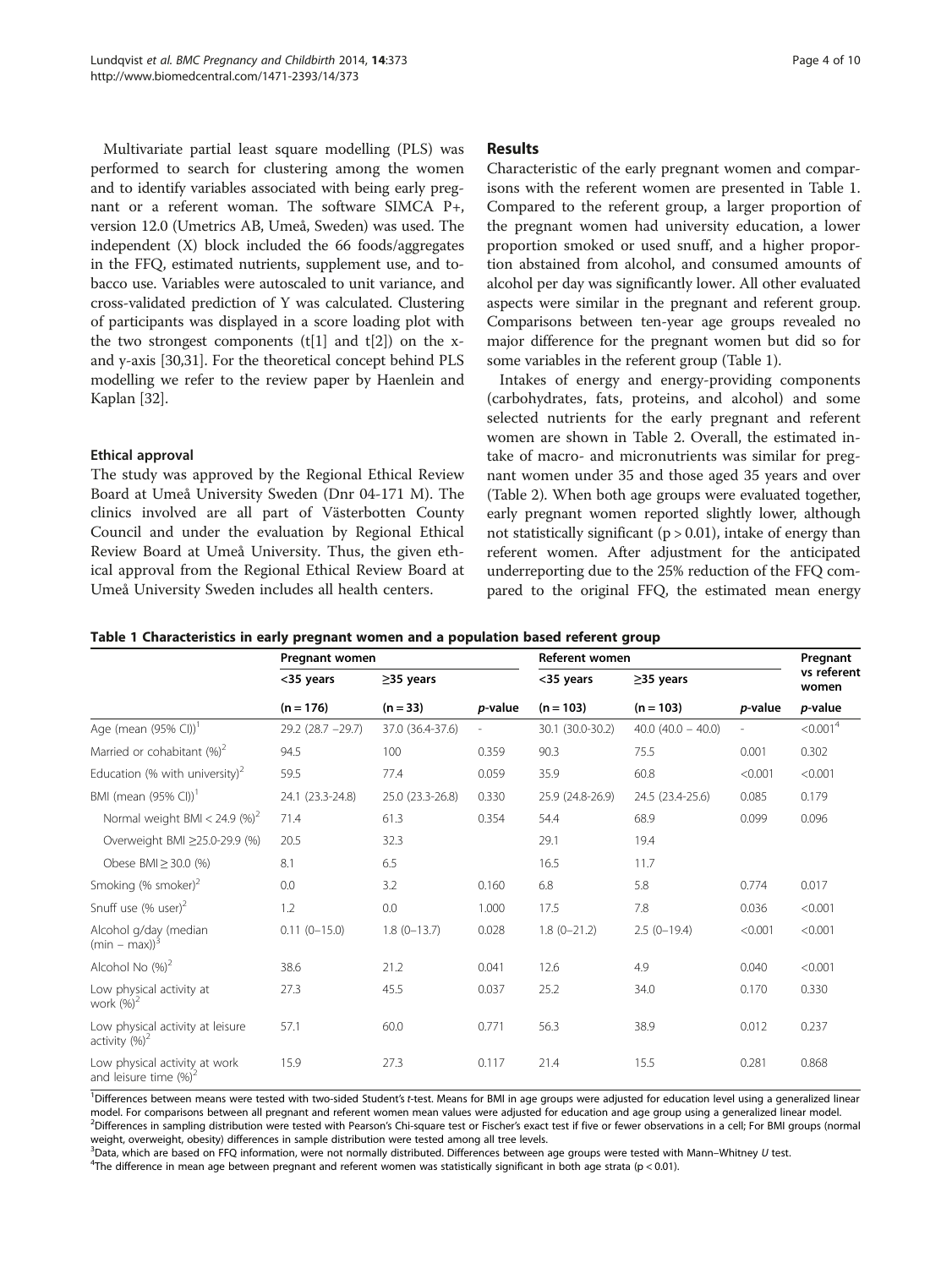|                                            | Pregnant women     |                  |                 | Referent women           |                                |                 | Pregnant vs<br>referent women |                                           |
|--------------------------------------------|--------------------|------------------|-----------------|--------------------------|--------------------------------|-----------------|-------------------------------|-------------------------------------------|
| Daily intake                               | <35 years          | $\geq$ 35 years  |                 | <35 years<br>$(n = 103)$ | $\geq$ 35 years<br>$(n = 103)$ | <i>p</i> -value | p-value                       |                                           |
|                                            | $(n = 176)$        | $(n = 33)$       | <i>p</i> -value |                          |                                |                 | <b>Based on</b><br>means      | <b>Based on</b><br>residuals <sup>6</sup> |
| <b>Nutrients</b>                           |                    |                  |                 |                          |                                |                 |                               |                                           |
| Reported total energy (kcal) <sup>1</sup>  | 1627 (1550-1703)   | 1529 (1345-1712) | 0.334           | 1715 (1626-1804)         | 1682 (1592-1772)               | 0.612           | 0.013                         |                                           |
| Carbohydrate (E%) <sup>1</sup>             | 45.7 (44.8-46.7)   | 46.9 (44.6-49.1) | 0.353           | 45.2 (44.0-46.5)         | 48.0 (46.8-49.3)               | 0.705           | 0.649                         |                                           |
| Fat $(E\%)$ <sup>1</sup>                   | 38.9 (37.9.2-39.9) | 36.1 (33.7-38.4) | 0.028           | 38.8 (37.5-40.1)         | 34.2 (32.9-35.5)               | 0.215           | 0.183                         |                                           |
| Protein $(E\%)$ <sup>1</sup>               | 14.7 (14.4-15.0)   | 15.7 (15.0-16.5) | 0.017           | $15.0(14.5-15.5)$        | 16.1 (15.6-16.6)               | 0.264           | 0.259                         |                                           |
| Alcohol $(E\%)$ <sup>1</sup>               | $0.5(0.4-0.7)$     | $1.2(0.8-1.6)$   | 0.003           | $0.9(0.6-1.1)$           | $1.4(1.1-1.7)$                 | 0.022           | 0.019                         |                                           |
| Estimated total energy (kcal) <sup>2</sup> | 2033 (1938-2130)   | 1911 (1681-2141) |                 | 2144 (2032-2256          | 2102 (1990-2215)               |                 |                               |                                           |
| Whole grain $(g)^2$                        | 57.6 (54.2-61.1)   | 76.6 (68.4-84.8) | < 0.001         | 61.8 (56.6-67.0)         | 75.8 (70.5-81.0)               | < 0.001         | 0.784                         | 0.960                                     |
| Sucrose $(q)^2$                            | 32.4 (30.3-34.5)   | 27.8 (22.8-32.9) | 0.105           | 33.4 (30.4-36.3)         | 30.7 (27.7-33.7)               | 0.232           | 0.810                         | 0.985                                     |
| Total fat $(g)^2$                          | 86.5 (83.6-89.5)   | 79.1 (72.0-86.2) | 0.059           | 91.3 (87.3-95.2)         | 78.4 (74.4-82.4)               | < 0.001         | 0.561                         | 0.173                                     |
| Saturated fatty acids $(g)^2$              | 34.9 (33.4-36.3)   | 33.0 (29.6-36.4) | 0.315           | 36.7 (34.9-38.6)         | 32.1 (30.3-34.0)               | 0.001           | 0.385                         | 0.158                                     |
| Monounsaturated fatty acids $(q)^2$        | 29.6 (28.6-30.6)   | 27.6 (25.2-30.0) | 0.144           | 32.8 (31.4-34.3)         | 28.4 (27.0-29.9)               | < 0.001         | 0.203                         | 0.329                                     |
| Polyunsaturated fatty acids $(g)^2$        | 16.4 (15.5-17.4)   | 12.9 (10.6-15.2) | 0.006           | 17.1 (15.8-18.4)         | 13.2 (12.0-14.5)               | < 0.001         | 0.954                         | 0.655                                     |
| lodine $(\mu q)^2$                         | 151 (144-159)      | 140 (123-157)    | 0.237           | 159 (149-169)            | 170 (160-181)                  | 0.113           | 0.278                         | 0.448                                     |
| Calcium $(mg)^2$                           | 913 (867-960)      | 966 (855-1078)   | 0.390           | 904 (839-967)            | 919 (854-984)                  | 0.752           | 0.101                         | 0.072                                     |
| "with supplement (mg) <sup>2,3</sup>       | 948 (901-996)      | 999 (886-1112)   | 0.418           | 916 (851-981)            | 924 (859-990)                  | 0.860           | 0.023                         | 0.014                                     |
| Iron $(mq)^2$                              | 12.9 (12.5-13.4)   | 13.4 (12.3-14.5) | 0.478           | 14.3 (13.7-14.8)         | 14.7 (14.2-15.3)               | 0.243           | 0.032                         | 0.032                                     |
| "with supplement $(\mu g)^{2,3}$           | 14.9 (13.9-15.8)   | 15.3 (12.9-17.6) | 0.737           | 15.9 (14.9-16.9)         | 15.2 (14.3-16.2)               | 0.381           | 0.734                         | 0.996                                     |
| Vitamin D $(\mu q)^2$                      | $6.6(6.3-6.9)$     | $6.7(6.0-7.4)$   | 0.890           | $6.9(6.5-7.3)$           | $6.3(5.9-6.7)$                 | 0.024           | 0.433                         | 0.212                                     |
| "with supplement $(\mu g)^{2,3}$           | $9.9(9.2 - 10.5)$  | $10.6(9.1-12.2)$ | 0.375           | $8.1(7.5-8.7)$           | $7.2$ (6.6-7.9)                | 0.071           | < 0.001                       | < 0.001                                   |
| Folate $(\mu g)^2$                         | 277 (253-301)      | 280 (222-338)    | 0.939           | 300 (274-326)            | 327 (300-353)                  | 0.169           | 0.629                         | 0.946                                     |
| "with supplement $(\mu q)^{2,3}$           | 423 (386-460)      | 458 (369-547)    | 0.478           | 353 (316-389)            | 370 (333-407)                  | 0.522           | < 0.000                       | < 0.001                                   |
| Vitamin B12 $(\mu g)^2$                    | $5.4(5.1-5.7)$     | $5.6(4.9-6.4)$   | 0.506           | $6.0$ (5.5-6.4)          | $5.6$ (5.2-6.1)                | 0.263           | 0.450                         | 0.675                                     |
| "with supplement (µg) <sup>2,3</sup>       | $6.5(6.1-6.8)$     | $7.0(6.1-7.8)$   | 0.305           | $6.4(5.9-6.8)$           | $5.9(5.4-6.4)$                 | 0.210           | 0.056                         | 0.015                                     |
| Foods                                      |                    |                  |                 |                          |                                |                 |                               |                                           |
| Potato/rice/pasta (g) <sup>4</sup>         | 169 (155-182)      | 145 (113-176)    | 0.170           | 186 (165-207)            | 211 (190-231)                  | 0.248           | 0.004                         |                                           |
| Meat/fish $(q)^4$                          | 99 (91-107)        | 110 (92-129)     | 0.295           | 125 (113-138)            | 127 (115-140)                  | 0.992           | 0.001                         |                                           |
| Vegetables $(q)^4$                         | 102 (84-119)       | 71 (30-112)      | 0.172           | 141 (112-169)            | 149 (121-178)                  | 0.686           | 0.002                         |                                           |

## <span id="page-4-0"></span>Table 2 Reported and estimated daily energy, nutrient and food group intake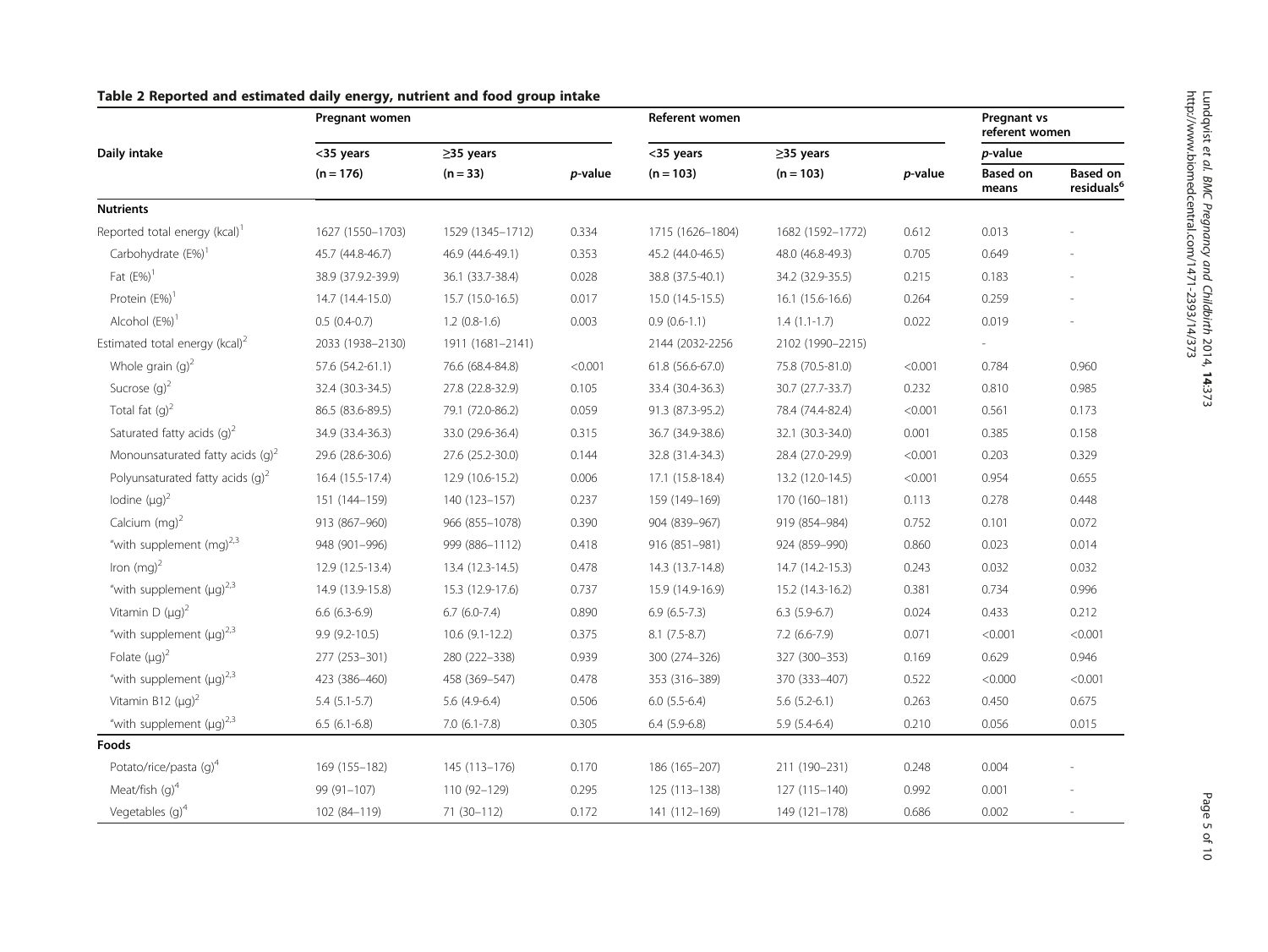#### Table 2 Reported and estimated daily energy, nutrient and food group intake (Continued)

| Supplements (%) <sup>5</sup> |      |              |       |      |                |       |         |        |
|------------------------------|------|--------------|-------|------|----------------|-------|---------|--------|
| Multi-vitamin                | 40.9 | 51.5         | 0.258 | 14.6 | 13.6           | 0.841 | < 0.001 | $\,$   |
| Multi-mineral                | 17.6 | 152<br>1 J.Z | 0.731 | 5.8  | 2.9            | 0.498 | < 0.000 | $\sim$ |
| Iron                         | 10.8 | 121<br>12.I  | 0.766 | 8.7  | 29<br><u>.</u> | 0.134 | 0.058   |        |

Data are presented as mean/median with 95% Cl/min-max, respectively. Further, proportion (%) reporting intake of a supplement the latest two weeks in early pregnant women and a population based referent group. <sup>1</sup>Mean values are based on reported FFO frequencies, with adjustment for education (university yes/no), body mass index (3 groups) and smoking (yes/no) in age groups and also for age group in pregnancy status groups using a generalized linear model. Carbohydrate, fat, protein, and alcohol intake are presented as the proportion of total reported energy intake originating from the respective nutrient/alcohol (E%). Differences between groups are tested with Student's t-test.

<sup>2</sup>Energy and nutrient intake increased by 25% to adjust for underreporting resulting from shortening of the FFQ by 25% from the original validated version. Means are adjusted for education (university yes/no), body mass

mass index (3 groups) and smoking (yes/no) and age group as described in footnote 1. Differences between groups are tested with Student's t-test.<br><sup>3</sup>Mean values represent estimated adjusted nutrient intake with addition fr done with the most common content in over-the-counter sold supplements targeting women, i.e. calcium 200 mg, iron 18 mg, vitamin D 7.5 μg, folate 200 μg as folic acid, and vitamin B12 2.5 μg. Adjustment and testing are as described in footnote 2.

<sup>4</sup>Mean values are based on reported FFO frequencies and portion sizes as defined in the basic FFO validation study [18].

"Mean values are based on reported FFQ frequencies and portion sizes as defined in the basic FFQ validation study [[18](#page-9-0)].<br><sup>5</sup>Numbers represent proportion (%) reporting intake of a supplement the latest 2 weeks. Differences i

Chi-square test or Fischer's exact test if five or fewer observations in a cell. <sup>6</sup>

<sup>6</sup>Residuals from the regression of the nutrient on energy were used for testing (Students t-test) according to the residual method described by Willet [\[27,34](#page-9-0)].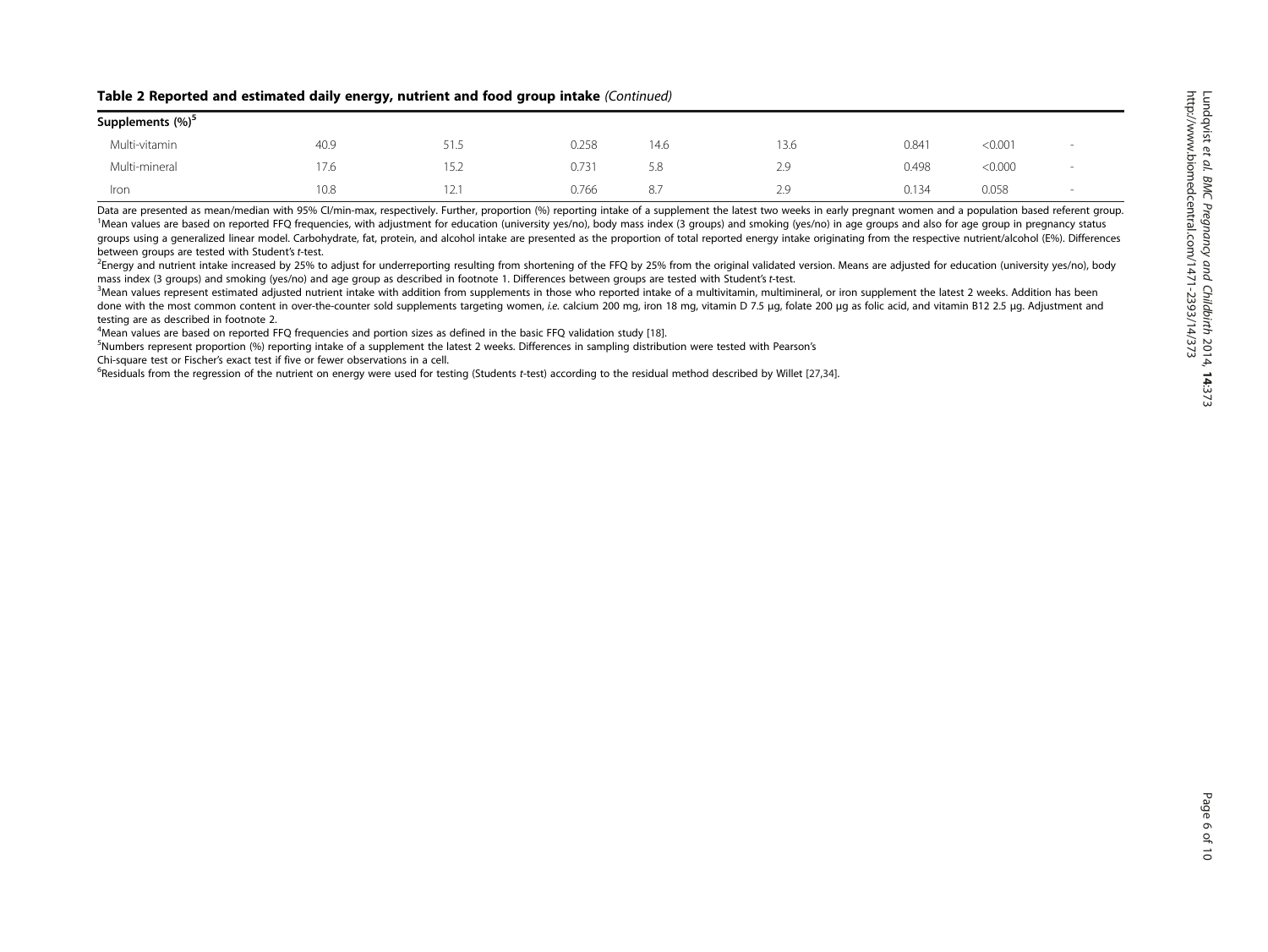intake was 2033 and 1911 kcal/day compared to 2144 and 2102 kcal/day in the <35-year-old and ≥35-year-old pregnant and referent women, respectively. The slightly lower energy intake in pregnant women reflected that they reported a significant less (grams/day) consumption of potato/rice/pasta, meat/fish, and vegetables than the women in the referent group (Table [2\)](#page-4-0).

Mean daily intake (amounts/day) of whole grain, sucrose, total fat, saturated fat, monounsaturated fat, polyunsaturated fat, iodine, calcium, vitamin D, folate, and vitamin B12 from foods did not differ between the pregnant and referent women regardless of standardization by the residual method or not, whereas iron intake from foods tended to be lower in the pregnant women (Table [2](#page-4-0)).

Nearly half of the pregnant women reported intake of a multivitamin supplement in the preceding 14-day period compared to  $\langle 15\%$  among referent women (p  $\langle 0.001,$ Table [2](#page-4-0)). A significantly higher proportion of the pregnant than referent women also reported intake of a multimineral (although not iron) supplement in the previous 14 day period. Addition from supplements led to significantly higher estimated intake of vitamin D and folate and borderline significantly higher intake of calcium and vitamin B12 in the pregnant than referent women, whereas estimated intake of iron supplement evened out the difference in intakes from foods only (Table [2\)](#page-4-0).

Multivariate PLS modelling with the pregnant and referent status as dependent variable and all 66 FFQ foods/ food aggregates, nutrients, supplements, and tobacco use

as the block of independent variables showed a clear tendency of pregnant women clustering separately from the referent women for both the younger and older age group (Figure 1). The variables of importance in the PLS projection confirmed the associations found in the univariate analyses (i.e., a higher proportion abstaining from alcohol and more frequent intake of supplements with higher total intake levels of associated nutrients in pregnant women). The referent women were characterized by more frequent and higher alcohol amounts at each drinking occasion, more vegetables, higher coffee intake, higher ratio between monounsaturated and saturated fatty acids, higher intake of beta-carotene, niacin, and cholesterol, and more prevalent use of Swedish snus (snuff).

## **Discussion**

This study, using multivariate modelling, revealed that women in early pregnancy and a population-based referent group differed with respect to self-reported food and estimated nutrient intake. This difference was a reflection of the dietary pattern in the two groups – early pregnant woman consumed more supplements but less vegetables, potatoes, and meat. In addition, pregnant women had lower use of alcohol, use of tobacco, and intake of iron from food. Both groups reported a low intake from foods of folate and vitamin D compared to the NNR.

For the present study, diet intake was collected with a food frequency questionnaire as this instrument was used for the population study from which the referents



participants is displayed in a score loading plot with the two strongest components t[1] and t[2]) on the x- and y-axis for (a) 30 year olds and (b) 40 year olds.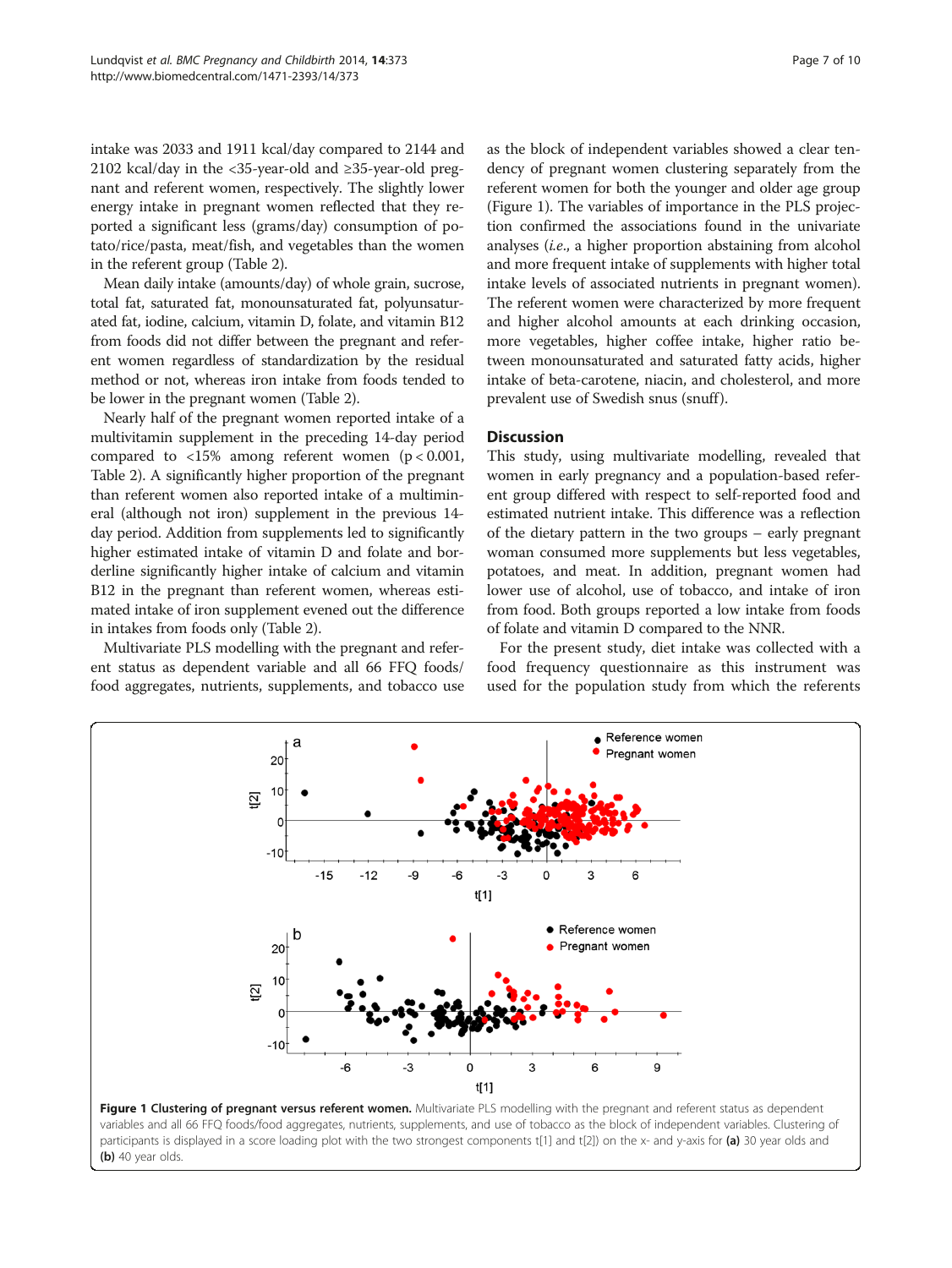were nested. As such, one of the strengths of this study is its similarity of data collection in the pregnant and referent group. However, some limitations need to be addressed. First, the pregnant women were told to answer the FFQ to reflect intake the latest two weeks to avoid monitoring pre-pregnancy dietary habits, whereas the referent women were told to let it reflect their general diet the latest year. One year stability of dietary habits. i.e. reliability of the FFQ measured intake, has been found to be very high for participants in the VIP cohort [[18](#page-9-0)], suggesting that comparison of the diet information between the two groups is substantiated in spite of this difference. Secondly, recall bias is a known source of error also in the general VIP cohort [\[33\]](#page-9-0). It cannot be excluded that some degree of recall bias exist among the pregnant women and especially so for alcohol, tobacco use and intake of healthy or unhealthy foods. Still the finding of less alcohol and tobacco use accords with other studies and less vegetables and a tendency for more fat does not indicate a severe recall bias among the pregnant women. Thirdly, the study relied on a shortened version of a validated and frequently used food frequency questionnaire, and the major concern relates to limitations associated with recording of diet intake in general and the use of a food frequency questionnaire specifically [[27](#page-9-0)]. Thus, both random and systematic errors may occur due to instrument construction and accuracy of the information given by the respondents. The validity of the original Northern Sweden Diet FFQ has been found to yield similar results to that of other FFQs used in prospective cohort studies [\[18\]](#page-9-0). Energy underreporting is prevalent, but to a similar degree as 24-hour recalls, and underreporting is more common among obese participants, low-educated participants, and smokers [[28](#page-9-0)]. To compensate for these factors, mean values were standardized for BMI, education level, and smoking. Using a shortened version of the original FFQ could be seen as a limitation, but the shortened FFQ was unavoidable because, for financial reasons, it had been used in the referent population. To balance the inevitable increment of underreporting, energy and nutrient intakes were adjusted by +25% to facilitate comparisons with what would have been obtained with the longer version, other studies and nutritional recommendations. Furthermore, for group comparisons, energy standardized measures (i.e., the proportion of total energy, E%) were used for energy providing nutrients, and residuals from the regression on energy was used for other nutrients as recommended by Willet [[34](#page-9-0)]. In addition, all groups' comparisons were standardized for potential confounders, including age, to adjust for differences in food habits by age as well as the unbalanced numbers in the various groups. The latter was unavoidable due to limitations in the basic VIP cohort. Pre-inclusion control confirmed that no pregnant women were among the referent women. It can, however, not be ascertained that none of the referent women were early pregnant, but this is highly unlikely since awareness of pregnancy leads to a routine check-up with a mid-wife in accordance with the Swedish national program instead of a general health screening program.

In an international perspective the mean age in the younger age group of pregnant women (29.2 years), which was the group with most first time pregnant women, may appear high and rise thoughts of an age selection bias. However, this mean age is in accordance with the maternal mean age of 28.4 years in first pregnancy women in Sweden. However, a possible limitation is a potential selection bias of pregnant women as this group included more women with a university education. In part, selection bias in relation to the general population may be the result of the early pregnant women being selected from patients attending antenatal clinics located in the city of Umeå, a university city with a high proportion of residents with a university degree. We do not think that other differences in inclusion conditions between the pregnant and referent women (i.e., the referent women came to the clinic for a general health check up and the pregnant women came to the antenatal clinic) influenced the outcome significantly since participation in both studies was voluntarily and the women likely had similar driving forces influencing their decision to participate. The results from the present study, however, are relevant for the Swedish speaking population only, since women who did not speak or understand Swedish were not included.

Data from the present study, with the precautions described above, agree with data reported in previous studies: diet intake among childbearing-aged women in developed countries is not optimal for pregnancy [\[35,36](#page-9-0)]. The European Nutrition and Health Report 2009 [[37](#page-9-0)] found that childbearing-aged women had a low intake of energy, fibre, and micronutrients (e.g., folate, iron, and vitamin D) and a high intake of total and saturated fat. In general, this 2009 report found that the intake of folate and vitamin D from foods was not sufficient to cover the nutritional demands during pregnancy, and supplements were usually required before and during pregnancy [[37,38](#page-9-0)]. These findings are in line with our findings. Similarly, Inskip et al. [[39](#page-9-0)] found that only a fraction of women planning a pregnancy reported a nutritional intake reaching the recommendations for women before and during pregnancy, leading them to claim that greater efforts are needed to publicize pre-pregnancy recommendations [\[39](#page-9-0)]. Clearly, the evidence from the European Nutrition and Health Report, Inskip et al., and our study suggests that effective dietary counselling during antenatal care is an important task for healthcare providers.

As in previous studies from Sweden in women in childbearing age [[7\]](#page-9-0), this study found that early pregnant women had a low intake of vitamin D and folate from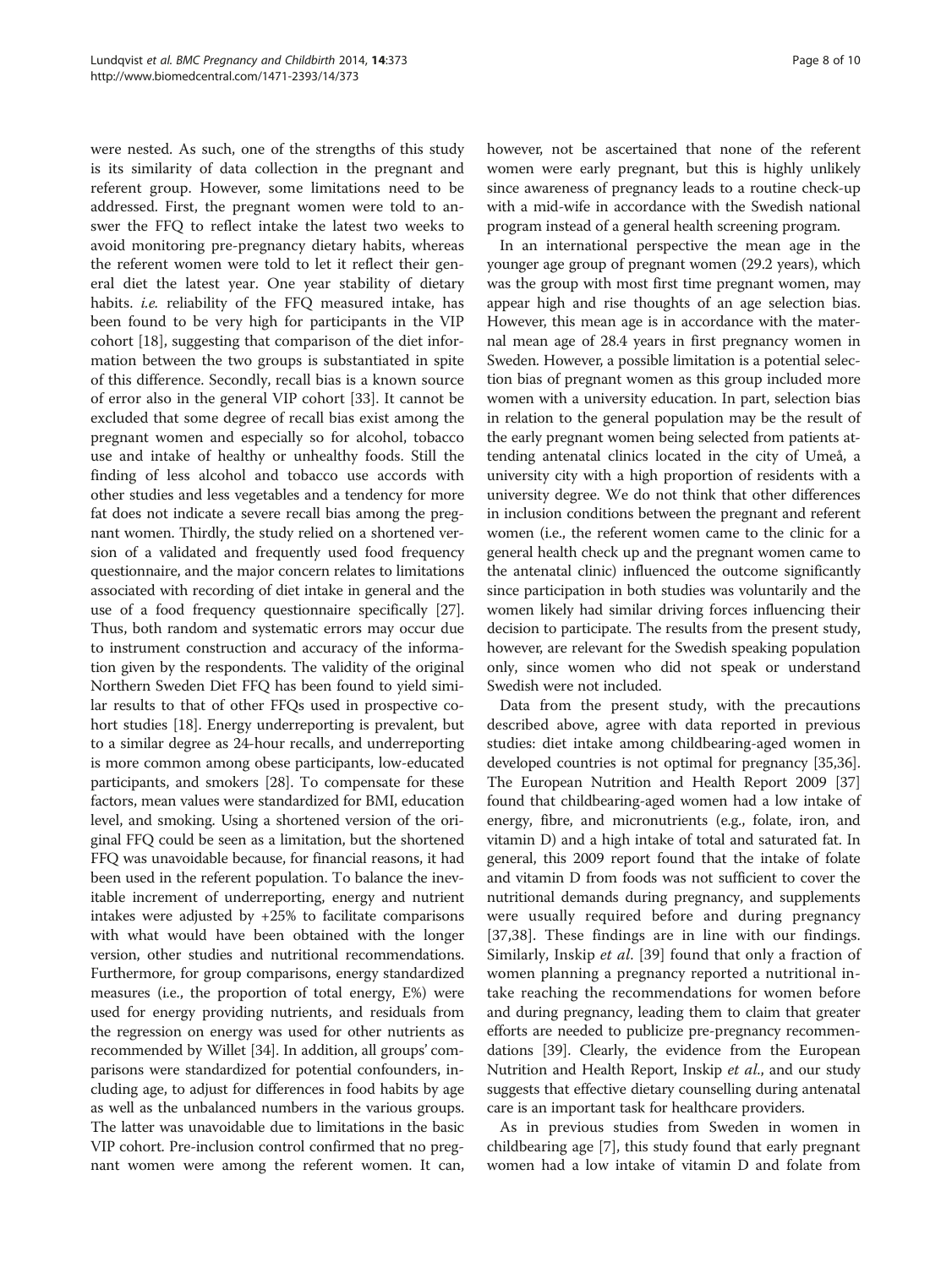foods. The average intake of folate among pregnant women was estimated to <300 μg/day, an amount that is close to the mean intake of 247 μg/day reported for 31–44 year old women in Sweden [\[7\]](#page-9-0). Since folate is needed for DNA and RNA synthesis in the foetus, a major determinate of the outcome of pregnancy, low levels of folate places the foetus at risk for congenital malformations and the mother and new born at risk due to complications during pregnancy [[11](#page-9-0)]. When considering genetic variations  $-$  *i.e.*, in the methylenetetrahydrofolate reductase (MTHFR) gene – that impair folate function and status [[21](#page-9-0)], our findings support a need for supplementation even in populations with access to good quality food. According to NNR, women of childbearing age should supplement their nutrition with 400 μg of folic acid per day and this should be increased to 500 μg per day during pregnancy. In addition, the NNR recommends that women of childbearing age should consume 10 μg of vitamin D per day and for people with little or no sun exposure per day vitamin D intake should be increased to 20 μg per day. In our study, these recommended levels were not reached without supplementation. Our participants, however, seemed to satisfy the NNR's recommendation of 900 mg of calcium from food per day [[3](#page-9-0)], an amount that ensures an adequate supply for proper foetal skeletal development. Inadequate intake of either calcium or vitamin D can lead to disturbances in mineralized tissues of the foetus [[13](#page-9-0)]. In our study, the pregnant group reported inadequate dietary intake of iron, less than 15 mg of iron per day (NNR recommendation), although this level was reached when supplements were added. Iron balance requires iron stores of approximately 500 mg at the start of pregnancy and the composition of meals influences the use of the dietary iron [\[3](#page-9-0)].

Intake of multivitamin supplements during the previous two weeks in the pregnant women was significantly higher than in the referent women. However, it was surprising that only half of the pregnant women reported to have taken a vitamin supplement the previous two weeks in spite of information given from authorities and in the antenatal care. This may reflect underreporting by women taking supplements with a single nutrient, such as folate, since the question in the questionnaire was phrased as a multivitamin, or that it is difficult to achieve compliance with the recommended increased intake of folate even though the risks associated with low levels of folate are dramatic and well documented. Combined with Hure et al.'s [[40](#page-9-0)] finding, our observation that women do not appear to consume a wide variety of nutritious foods when planning to become pregnant or during pregnancy calls for targeted dietary counselling during antenatal clinic visits.

Somewhat surprisingly, the women in the pregnant group did not report a higher intake of total energy than the referents, a finding that means that these women were not adhering to the recommendations for additional

energy intake during early pregnancy [\[3\]](#page-9-0). We can only speculate why these women reported a slightly lower energy intake as we anticipated that pregnant women were motivated to report their dietary intake carefully. The most likely explanation for this finding is that the women had not yet increased their energy intake and may have been too nauseated during this early stage of pregnancy to increase their energy intake [[2](#page-9-0)]. The finding of a lower energy intake suggests that it may be difficult to maintain sufficient energy intake when suffering from morning sickness, but it is beyond the scope of this paper to address the issue of counselling on sufficient energy intake during the early phase of pregnancy and not only prevention of excessive gestational weight gain.

## Conclusions

Women in early pregnancy differed in their dietary intake compared to non-pregnant women as they had a lower intake of vegetables, potato/rice/pasta, meat/fish, and alcohol and had a higher and more frequent intake of supplements. The low intake of folate, vitamin D, and iron from food are of special concern. Though the crosssectional study design does not allow for a distinction if the pregnant women have changed their dietary habits as a result of pregnancy or if they had a different diet per se, generalization to pregnant women visiting antenatal care is justified in a Swedish context. As midwives in antenatal care have the opportunity to influence women to practice good lifestyle choices during early pregnancy, their counselling should be informed by the latest research. However, additional studies are needed to address the status of nutrition intake from a broad multicultural perspective and in a longitudinal perspective.

#### Abbreviations

BMI: Body mass index; CI: Confidence interval; DNA: Deoxyribonucleic acid; FFQ: Food frequency questionnaire; NNR: The Nordic Nutritional Recommendations; NSDD: Northern Sweden Diet Database; PLS: Partial Least Square regression; PregNut: Pregnancy and Nutritional Cohort; RNA: Ribonucleic acid; VIP: Västerbotten Intervention Programme.

#### Competing interests

The authors declare that they have no competing interests.

#### Authors' contributions

AL was the main investigator who took part in conceiving and designing the research, acquired data, analyzed and interpreted data, performed statistical analysis, drafted and revised the manuscript. IJ took part in conceiving and designing the research, acquisition of data, analyzing, interpreting data, performed statistical analysis, and made critical revisions of the manuscript. ALW took part in designing the research, acquired data and made critical revisions of the manuscript. JH, UH and KH took part in conceiving, designing the research and revising the manuscript. HS took part in conceiving and designing the research, analyzed and interpreted data, handled funding, supervision and made critical revisions of the manuscript. All authors have been given final approval of the version to be published.

#### Acknowledgments

This study was supported by grants from the Västerbotten County Council. Construction and maintenance of the diet database in VIP was supported by the Swedish Research Council. We thank the women who participated in the